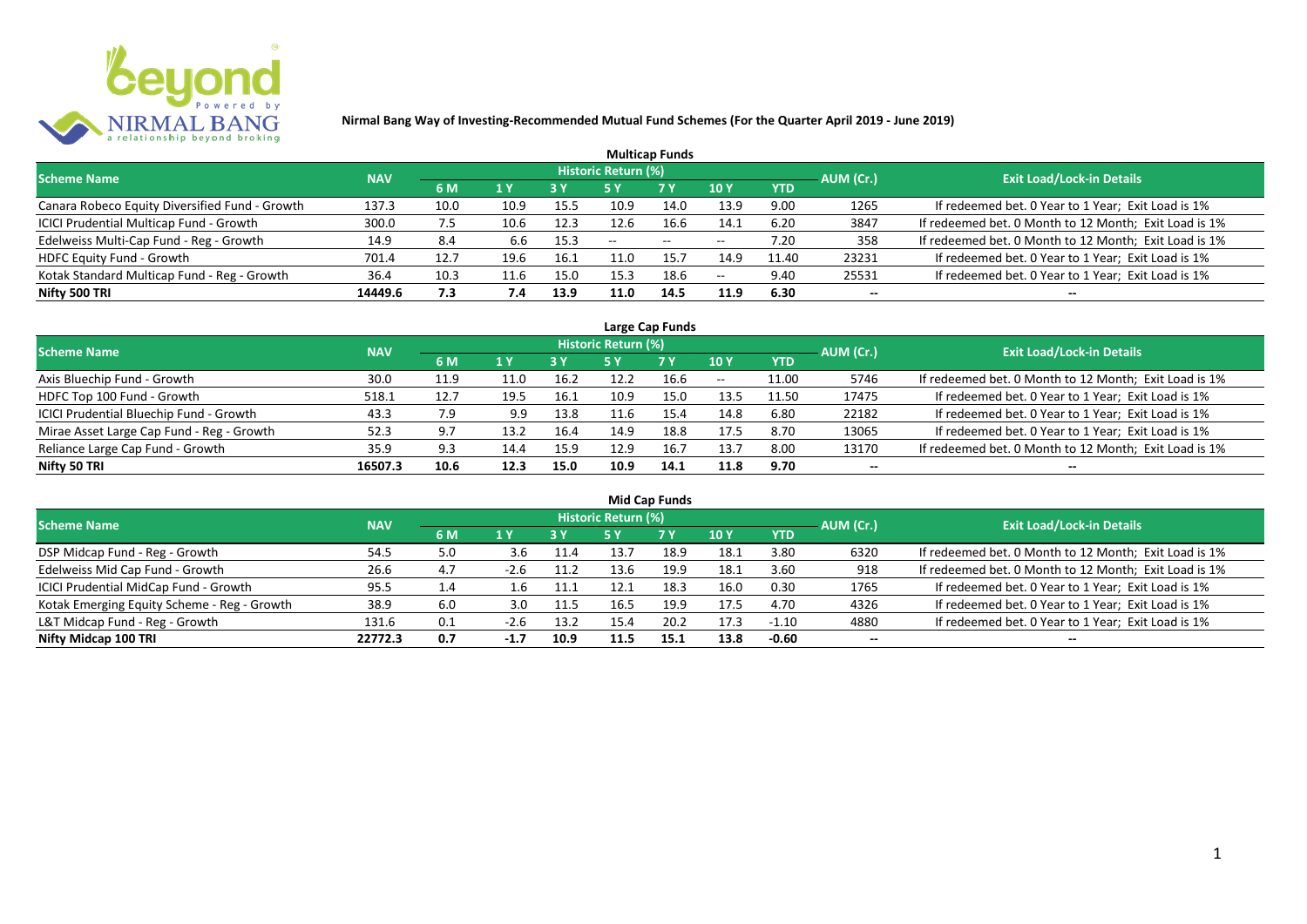

|                                           |            |     |     |      |                     | Large & Midcap |      |            |           |                                                    |
|-------------------------------------------|------------|-----|-----|------|---------------------|----------------|------|------------|-----------|----------------------------------------------------|
| <b>Scheme Name</b>                        | <b>NAV</b> |     |     |      | Historic Return (%) |                |      |            | AUM (Cr.) | <b>Exit Load/Lock-in Details</b>                   |
|                                           |            | 6 M |     |      |                     | 7 V            | 10 Y | <b>YTD</b> |           |                                                    |
| Canara Robeco Emerging Equities - Growth  | 94.7       | 7.3 | 3.9 | 15.4 |                     | 22.5           | 21.4 | 6.30       | 4890      | If redeemed bet. 0 Year to 1 Year; Exit Load is 1% |
| IDFC Core Equity Fund - Reg - Growth      | 45.5       |     | 4.0 | 12.3 | 11.0                | 13.9           | 10.7 | 3.10       | 3015      | If redeemed bet. 0 Day to 365 Day; Exit Load is 1% |
| Principal Emerging Bluechip Fund - Growth | 104.1      |     | 0.2 | 13.9 | 15.7                | 21.3           | 18.1 | 3.00       | 2236      | If redeemed bet. 0 Year to 1 Year; Exit Load is 1% |
| NIFTY Large Midcap 250 TRI                | 7285.3     | 5.4 |     | 14.1 | 12.4                | 16.3           | 13.6 | 4.10       | --        | $- -$                                              |

|                                                |            |      |        |      |                     | <b>Focused Funds</b> |       |            |                  |                                                       |
|------------------------------------------------|------------|------|--------|------|---------------------|----------------------|-------|------------|------------------|-------------------------------------------------------|
| <b>Scheme Name</b>                             | <b>NAV</b> |      |        |      | Historic Return (%) |                      |       |            | <b>AUM</b> (Cr.) | <b>Exit Load/Lock-in Details</b>                      |
|                                                |            | 6 M  | 1 V    |      |                     | 7 Y                  | 10Y   | <b>YTD</b> |                  |                                                       |
| Axis Focused 25 Fund - Growth                  | 28.6       |      | 4.0    | 16.9 | 14.6                | $\sim$               | $- -$ | 6.60       | 7978             | If redeemed bet. 0 Month to 12 Month; Exit Load is 1% |
| <b>IDFC Focused Equity Fund - Reg - Growth</b> | 37.0       | 5.5  | $-5.4$ | 13.1 | 8.8                 |                      | 9.4   | 4.90       | 1646             | If redeemed bet. 0 Days to 365 Days; Exit Load is 1%  |
| SBI Focused Equity Fund - Growth               | 145.2      | 10.8 | 10.9   | 15.4 |                     |                      | 19.2  | 9.80       | 4634             | If redeemed bet. 0 Year to 1 Year; Exit Load is 1%    |
| <b>S&amp;P BSE 500</b>                         | 15350.4    | 6.7  | 6.0    | 12.6 | 9.7                 | 13.0                 | 10.6  | 5.60       | --               | --                                                    |

| <b>Small Cap Funds</b>                         |            |        |         |                     |      |           |            |            |           |                                                    |  |  |  |
|------------------------------------------------|------------|--------|---------|---------------------|------|-----------|------------|------------|-----------|----------------------------------------------------|--|--|--|
| <b>Scheme Name</b>                             | <b>NAV</b> |        |         | Historic Return (%) |      |           |            |            | AUM (Cr.) | <b>Exit Load/Lock-in Details</b>                   |  |  |  |
|                                                |            | 6 M    | 1 Y     |                     | 5 Y  | <b>7Y</b> | <b>10Y</b> | <b>YTD</b> |           |                                                    |  |  |  |
| Franklin India Smaller Companies Fund - Growth | 52.9       | 2.0    | -6.5    | 7.6                 | 13.8 |           | 18.6       | 0.90       | 7577      | If redeemed bet. 0 Year to 1 Year; Exit Load is 1% |  |  |  |
| HDFC Small Cap Fund - Growth                   | 42.3       | 0.7    | $-2.5$  | 15.8                | 15.3 | 18.2      | 15.8       | $-0.60$    | 8403      | If redeemed bet. 0 Year to 1 Year; Exit Load is 1% |  |  |  |
| L&T Emerging Businesses Fund - Reg - Growth    | 23.7       | $-3.5$ | -7.1    | 14.7                | 15.2 | $--$      | $- -$      | $-4.50$    | 6177      | If redeemed bet. 0 Year to 1 Year; Exit Load is 1% |  |  |  |
| Reliance Small Cap Fund - Growth               | 39.6       | 0.7    | $-3.2$  | 14.3                | 15.9 | 23.3      | $- -$      | $-0.30$    | 8438      | If redeemed bet. 0 Year to 1 Year; Exit Load is 1% |  |  |  |
| SBI Small Cap Fund - Growth                    | 51.3       |        |         | 15.9                | 21.4 | 25.1      | $- -$      | 1.80       | 2188      | If redeemed bet. 0 Year to 1 Year; Exit Load is 1% |  |  |  |
| Nifty Smallcap 100 TRI                         | 7565.7     | $-1.6$ | $-12.2$ | 4.4                 | 4.3  | 10.7      | 10.0       | $-3.40$    | --        |                                                    |  |  |  |

#### **ELSS Schemes (Tax Saving u/s 80-C)**

| <b>Scheme Name</b>                            | <b>NAV</b> |     |      | <b>Historic Return (%)</b> |      |                          |                 |            | AUM (Cr.)                | <b>Exit Load/Lock-in Details</b> |
|-----------------------------------------------|------------|-----|------|----------------------------|------|--------------------------|-----------------|------------|--------------------------|----------------------------------|
|                                               |            | 6 M | 1 Y  |                            | 5 Y  | <b>7 Y</b>               | 10 <sub>1</sub> | <b>YTD</b> |                          |                                  |
| Aditya Birla Sun Life Tax Relief 96 - Growth  | 30.8       |     |      | 11.8                       | 13.8 | 17.8                     | 13.8            | $-0.30$    | 8913                     | Nil                              |
| Axis Long Term Equity Fund - Growth           | 45.9       | 8.1 | 6.9  | 14.3                       | 15.1 | 20.4                     | $- -$           | 6.90       | 19817                    | Nil                              |
| IDFC Tax Advantage (ELSS) Fund - Reg - Growth | 57.0       | 6.9 |      | 14.2                       | 13.4 | 17.5                     | 15.3            | 5.60       | 2063                     | Nil                              |
| Invesco India Tax Plan - Growth               | 51.6       | 6.4 | 4.0  | 13.3                       | 13.4 | 17.5                     | 16.1            | 5.50       | 870                      | Nil                              |
| Mirae Asset Tax Saver Fund - Reg - Growth     | 18.1       | 9.6 | 13.1 | 19.7                       | $-$  | $\overline{\phantom{a}}$ | $- -$           | 8.50       | 2112                     | Nil                              |
| <b>S&amp;P BSE 200 TRI</b>                    | 5886.4     | 8.0 | 9.0  | 14.4                       | 11.4 | 14.7                     | 12.2            | 6.90       | $\overline{\phantom{a}}$ | $- -$                            |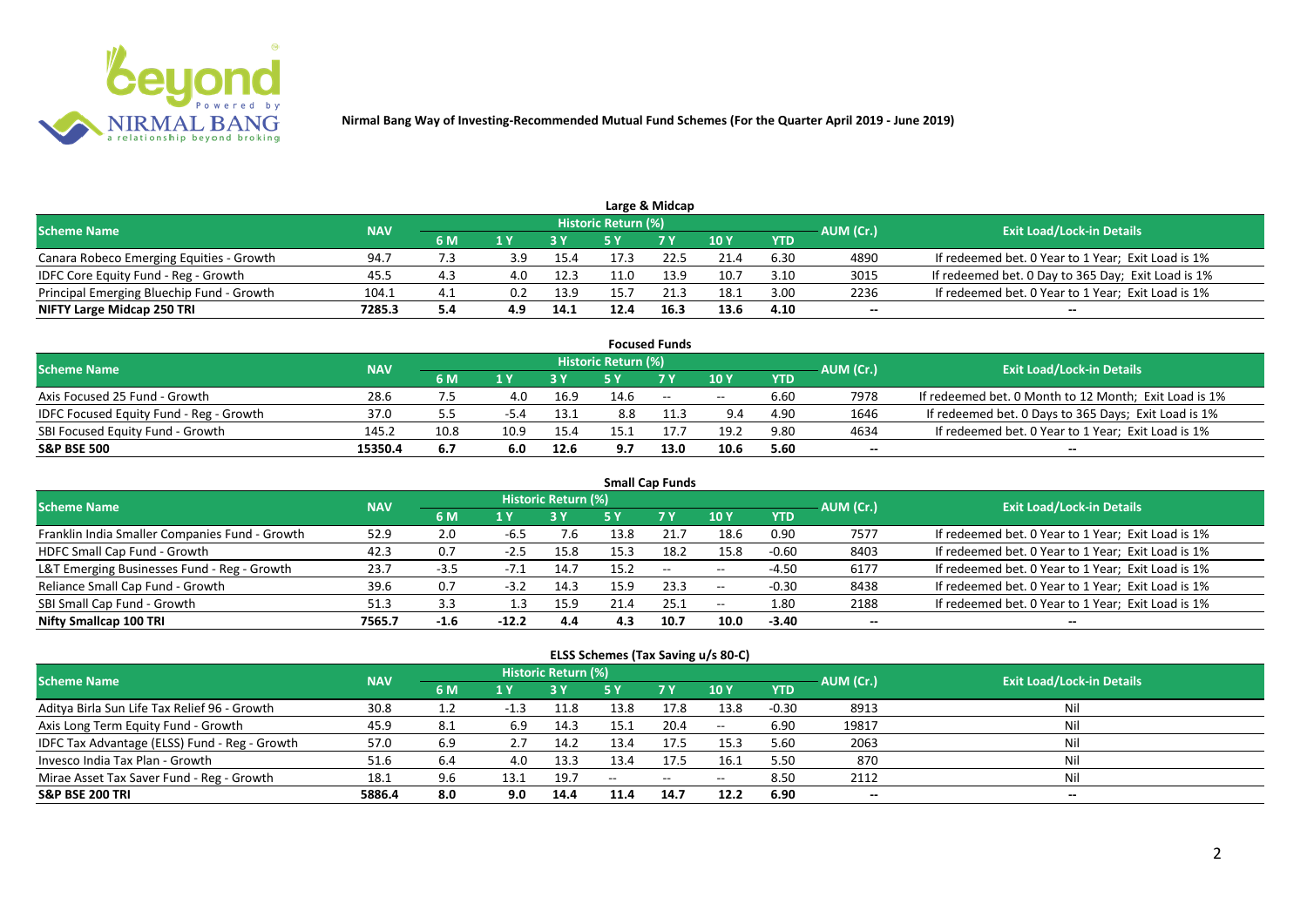

| <b>Contra/Value Fund</b>                  |            |     |     |                     |      |            |      |            |           |                                                       |  |  |  |
|-------------------------------------------|------------|-----|-----|---------------------|------|------------|------|------------|-----------|-------------------------------------------------------|--|--|--|
| <b>Scheme Name</b>                        | <b>NAV</b> |     |     | Historic Return (%) |      |            |      |            | AUM (Cr.) | <b>Exit Load/Lock-in Details</b>                      |  |  |  |
|                                           |            | 6 M | 1 V |                     |      | <b>7 V</b> | 10Y  | <b>YTD</b> |           |                                                       |  |  |  |
| Kotak India EQ Contra Fund - Reg - Growth | 53.4       | 7.8 |     | 15.6                |      | 14.9       | 13.1 | 6.70       | 853       | If redeemed bet. 0 Year to 1 Year; Exit Load is 1%    |  |  |  |
| Tata Equity P/E Fund - Reg - Growth       | 135.3      | 4.2 | 0.2 | 14.3                | 13.2 | 17.6       | 15.8 | 3.20       | 5602      | If redeemed bet. 0 Month to 12 Month; Exit Load is 1% |  |  |  |
| UTI Value Opportunities Fund - Growth     | 61.5       | 6.3 | 3.8 | 10.2                | 8.1  | 12.0       | 12.3 | 5.30       | 4571      | If redeemed bet. 0 Year to 1 Year; Exit Load is 1%    |  |  |  |
| Nifty 500 TRI                             | 14449.6    | 7.3 | 7.4 | 13.9                | 11.0 | 14.5       | 11.9 | 6.30       | --        | $- -$                                                 |  |  |  |

| Sector/Thematic                                                           |            |        |        |                     |      |           |            |            |           |                                                    |  |  |  |
|---------------------------------------------------------------------------|------------|--------|--------|---------------------|------|-----------|------------|------------|-----------|----------------------------------------------------|--|--|--|
| <b>Scheme Name</b>                                                        | <b>NAV</b> |        |        | Historic Return (%) |      |           |            |            | AUM (Cr.) | <b>Exit Load/Lock-in Details</b>                   |  |  |  |
|                                                                           |            | 6 M    | 1 Y    | <b>3Y</b>           | 5 Y  | <b>7Y</b> | <b>10Y</b> | <b>YTD</b> |           |                                                    |  |  |  |
| Canara Robeco Consumer Trends Fund - Reg - Growth                         | 39.6       | 6.4    | 6.8    | 15.3                | 15.1 | 17.2      | $-$        | 5.20       | 335       | If redeemed bet. 0 Year to 1 Year; Exit Load is 1% |  |  |  |
| Mirae Asset Great Consumer Fund - Growth                                  | 34.5       | 1.8    | 5.3    | 16.5                | 14.7 | 17.7      | $- -$      | 0.70       | 777       | If redeemed bet. 0 Year to 1 Year; Exit Load is 1% |  |  |  |
| <b>ICICI Prudential Technology Fund - Growth</b>                          | 58.5       | 4.4    | 6.2    | 12.2                | 12.0 | 17.8      | 20.2       | 3.20       | 456       | If redeemed bet. 0 Day to 15 Day; Exit Load is 1%  |  |  |  |
| Reliance Pharma Fund - Growth                                             | 141.9      | $-3.4$ | $-1.1$ | 2.6                 | 8.2  | 13.8      | 18.3       | $-5.10$    | 2492      | If redeemed bet. 0 Year to 1 Year; Exit Load is 1% |  |  |  |
| ICICI Prudential Banking and Financial Services Fund -<br>Retail - Growth | 68.7       | 14.3   | 18.7   | 20.8                | 17.8 | 22.0      | 19.1       | 12.80      | 3299      | If redeemed bet. 0 Day to 15 Day; Exit Load is 1%  |  |  |  |
| Reliance Banking Fund - Growth                                            | 298.0      | 13.8   | 13.1   | 19.5                | 15.3 | 18.0      | 17.2       | 12.50      | 3203      | If redeemed bet. 0 Year to 1 Year; Exit Load is 1% |  |  |  |
| Nifty 500 TRI                                                             | 14449.6    | 7.3    | 7.4    | 13.9                | 11.0 | 14.5      | 11.9       | 6.30       | $- -$     | $- -$                                              |  |  |  |

| <b>Dynamic Asset Allocation Funds</b>            |            |     |      |                            |      |           |            |            |           |                                                         |  |  |  |
|--------------------------------------------------|------------|-----|------|----------------------------|------|-----------|------------|------------|-----------|---------------------------------------------------------|--|--|--|
| <b>Scheme Name</b>                               | <b>NAV</b> |     |      | <b>Historic Return (%)</b> |      |           |            |            |           | <b>Exit Load/Lock-in Details</b>                        |  |  |  |
|                                                  |            | 6 M | 1 Y  |                            | 5 Y  | <b>7Y</b> | <b>10Y</b> | <b>YTD</b> | AUM (Cr.) |                                                         |  |  |  |
| ICICI Prudential Balanced Advantage Fund - Reg - |            |     |      |                            |      |           |            |            |           |                                                         |  |  |  |
| Growth                                           | 36.3       | 5.6 | 8.5  | 10.3                       | 10.4 | 13.7      | 13.0       | 5.10       | 29105     | If redeemed bet. 0 Year to 1 Year; Exit Load is 1%      |  |  |  |
| Invesco India Dynamic Equity Fund - Growth       | 29.3       | 6.6 | 2.9  | 11.0                       | 9.7  | 13.8      | 12.7       | 6.20       | 995       | If redeemed bet. 0 Month to 3 Month; Exit Load is 0.25% |  |  |  |
| SBI Dynamic Asset Allocation Fund - Reg - Growth | 13.5       | 2.7 | 3.3  | 8.3                        | $-$  | $- -$     | $- -$      | 2.80       | 669       | If redeemed bet. 0 Month to 12 Month; Exit Load is 1%   |  |  |  |
| NIFTY 50 Hybrid Composite Debt 65:35 Index       | 10156.9    | 8.9 | 12.2 | 12.6                       | 10.4 | 12.3      | 10.7       | 8.30       | --        | $- -$                                                   |  |  |  |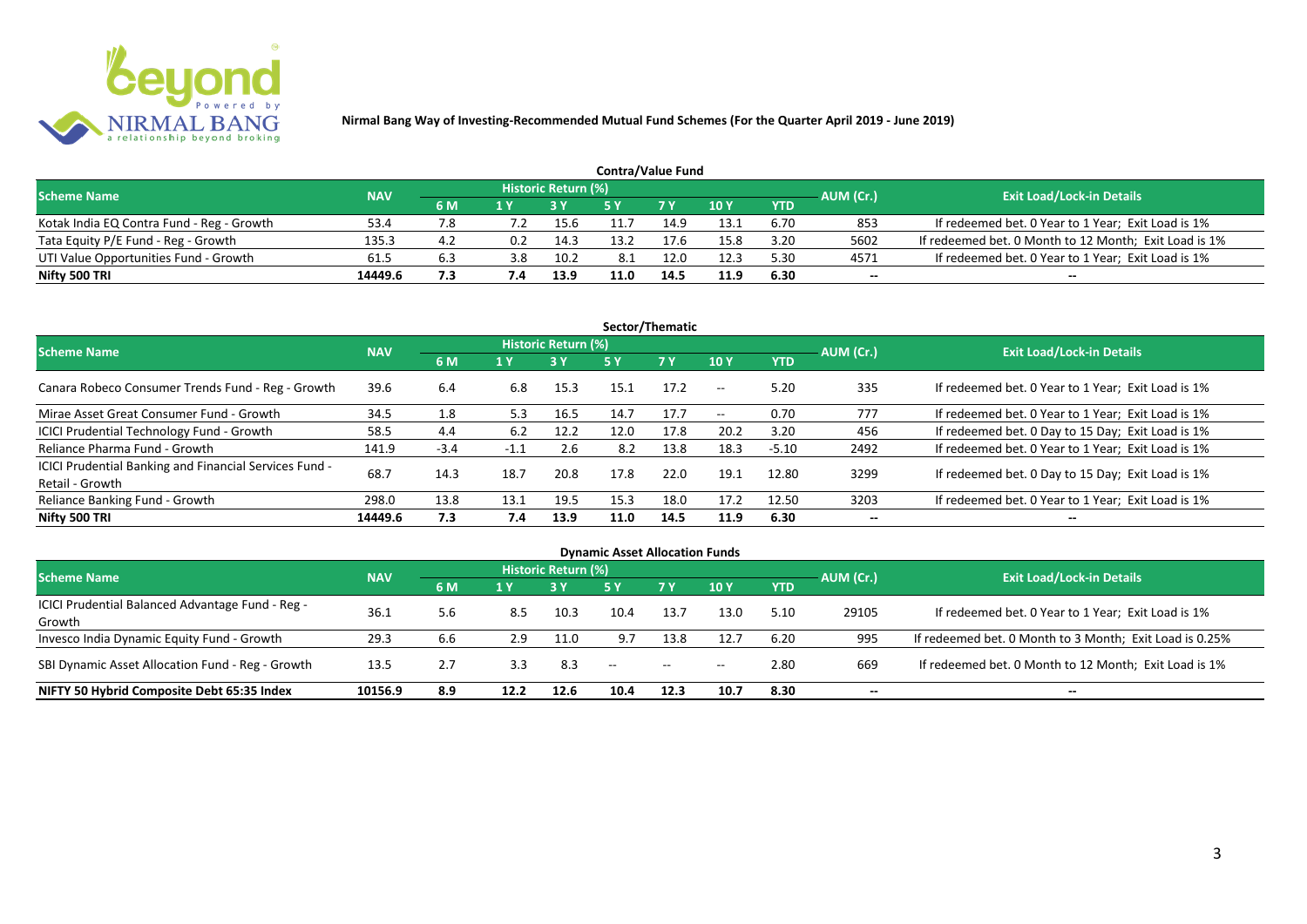

| <b>Hybrid Aggressive</b>                        |            |     |      |                     |               |               |            |            |           |                                                       |  |  |  |
|-------------------------------------------------|------------|-----|------|---------------------|---------------|---------------|------------|------------|-----------|-------------------------------------------------------|--|--|--|
| <b>Scheme Name</b>                              | <b>NAV</b> |     |      | Historic Return (%) |               |               |            |            | AUM (Cr.) | <b>Exit Load/Lock-in Details</b>                      |  |  |  |
|                                                 |            | 6 M | 1 Y  |                     | 5 Y           | 7 Y           | <b>10Y</b> | <b>YTD</b> |           |                                                       |  |  |  |
| HDFC Hybrid Equity Fund - Growth                | 55.1       | 8.0 | 9.5  | 10.4                | $^{\prime}.2$ | 11.5          | 11.3       | 7.10       | 22665     | If redeemed bet. 0 Year to 1 Year; Exit Load is 1%    |  |  |  |
| ICICI Prudential Equity & Debt Fund - Growth    | 137.2      | 8.0 |      | 13.1                |               | 16.2          | 15.1       | 7.20       | 26036     | If redeemed bet. 0 Year to 1 Year; Exit Load is 1%    |  |  |  |
| Mirae Asset Hybrid - Equity Fund - Reg - Growth | 15.1       | 8.8 | 12.7 | 13.8                | $\sim$        | $\sim$ $\sim$ | $- -$      | 8.10       | 2038      | If redeemed bet. 0 Year to 1 Year; Exit Load is 1%    |  |  |  |
| Reliance Equity Hybrid Fund - Growth            | 54.8       | 4.5 | 1.8  | 10.1                | 10.5          | 13.8          | 12.9       | 3.60       | 11257     | If redeemed bet. 0 Month to 12 Month; Exit Load is 1% |  |  |  |
| Canara Robeco Equity Hybrid Fund - Growth       | 161.7      | 8.1 | 10.0 | 12.5                | 12.0          | 14.3          | 13.8       | 7.50       | 2242      | If redeemed bet. 0 Year to 1 Year; Exit Load is 1%    |  |  |  |
| NIFTY 50 Hybrid Composite Debt 65:35 Index      | 10156.9    | 8.9 | 12.2 | 12.6                | 10.4          | 12.3          | 10.7       | 8.30       | --        |                                                       |  |  |  |
|                                                 |            |     |      |                     |               |               |            |            |           |                                                       |  |  |  |

| <b>Arbitrage Fund</b>                      |            |       |     |                            |     |     |     |            |           |                                                         |  |  |  |
|--------------------------------------------|------------|-------|-----|----------------------------|-----|-----|-----|------------|-----------|---------------------------------------------------------|--|--|--|
| <b>Scheme Name</b>                         | <b>NAV</b> |       |     | <b>Historic Return (%)</b> |     |     |     |            | AUM (Cr.) | <b>Exit Load/Lock-in Details</b>                        |  |  |  |
|                                            |            | 1 M.  |     | 6 M                        |     | 2V  |     | <b>YTD</b> |           |                                                         |  |  |  |
| IDFC Arbitrage Fund - Reg - Growth         | 23.7       |       | 7.3 | 6.4                        | b.5 |     | 6.2 | 6.70       | 4643      | If redeemed bet. 0 Month to 1 Month; Exit Load is 0.25% |  |  |  |
| Kotak Equity Arbitrage Fund - Reg - Growth | 26.8       | 5.0   |     | 6.3                        | 6.4 | b.3 | 6.3 | 6.40       | 13360     | If redeemed bet. 0 Day to 30 Day; Exit Load is 0.25%    |  |  |  |
| Reliance Arbitrage Fund - Growth           | 19.3       | ـ . ـ |     |                            | כ.מ |     | 6.4 | 6.60       | 8535      | If redeemed bet. 0 Month to 1 Month; Exit Load is 0.25% |  |  |  |

|                                          |            |       |       |                     |                          | <b>Equity Saver</b> |                          |            |                          |                                                       |
|------------------------------------------|------------|-------|-------|---------------------|--------------------------|---------------------|--------------------------|------------|--------------------------|-------------------------------------------------------|
| <b>Scheme Name</b>                       | <b>NAV</b> |       |       | Historic Return (%) |                          |                     |                          |            |                          | <b>Exit Load/Lock-in Details</b>                      |
|                                          |            | 6 M   |       |                     |                          | <b>7 Y</b>          | <b>10Y</b>               | <b>YTD</b> | AUM (Cr.)                |                                                       |
| Axis Equity Saver Fund - Reg - Growth    | 13.0       | 5.0   |       | 8.5                 | $\overline{\phantom{a}}$ | $\sim$              | $- -$                    | 4.70       | 769                      | If redeemed bet. 0 Month to 12 Month; Exit Load is 1% |
| HDFC Equity Savings Fund - Growth        | 37.5       | 5.8   | 8.3   | 10.6                | 8.5                      |                     | 9.8                      | 5.5C       | 5614                     | If redeemed bet. 0 Year to 1 Year; Exit Load is 1%    |
| Kotak Equity Savings Fund - Reg - Growth | 14.4       | 4.1   | -6.1  | 8.5                 | $-$                      | $\sim$ $\sim$       | $- -$                    | 3.70       | 2158                     | If redeemed bet. 0 Year to 1 Year; Exit Load is 1%    |
| CRISIL Hybrid 50+50 - Moderate Index*    | $- -$      | $- -$ | $- -$ | $- -$               |                          | $- -$               | $\overline{\phantom{a}}$ | $- -$      | $\overline{\phantom{a}}$ | $- -$                                                 |

| <b>Liquid Funds</b>                            |            |           |     |                     |             |       |            |                 |                          |                                  |  |  |  |  |
|------------------------------------------------|------------|-----------|-----|---------------------|-------------|-------|------------|-----------------|--------------------------|----------------------------------|--|--|--|--|
| Scheme Name                                    | <b>NAV</b> |           |     | Historic Return (%) |             |       | <b>YTM</b> | Avg.            | AUM (Cr.)                | <b>Exit Load/Lock-in Details</b> |  |  |  |  |
|                                                |            | <b>1W</b> | 2 W | 1 M                 | 3 M         | 1Y    |            | <b>Maturity</b> |                          |                                  |  |  |  |  |
| Axis Liquid Fund - Growth                      | 2100.2     | -6.1      | 6.5 | 6.8                 | 7.3         |       | 6.8        | 0.10            | 32993                    | Nil                              |  |  |  |  |
| Franklin India Liquid Fund - Super IP - Growth | 2836.3     | 6.4       | 6.4 | 6.8                 |             | 7.6   |            | 0.06            | 12783                    | Nil                              |  |  |  |  |
| Kotak Liquid Scheme - Reg - Growth             | 3835.6     | 6.2       | 6.3 | 6.7                 | 7.0         | 7.4   | 6.8        | 0.10            | 31694                    | Nil                              |  |  |  |  |
| Reliance Liquid Fund - Growth                  | 4618.5     | 6.5       | 6.8 |                     | $\sqrt{.4}$ | 7.6   | 7.2        | 0.10            | 31841                    | Nil                              |  |  |  |  |
| UTI Liquid Cash Plan - Reg - Growth            | 3102.2     | 6.3       | 6.6 | 6.9                 | 7.4         |       | 7.0        | 0.10            | 43477                    | Nil                              |  |  |  |  |
| <b>CRISIL Liquid Fund Index</b>                | $- -$      | 6.3       | 6.3 | 6.9                 | 7.3         | $- -$ | $- -$      | --              | $\overline{\phantom{a}}$ | $-$                              |  |  |  |  |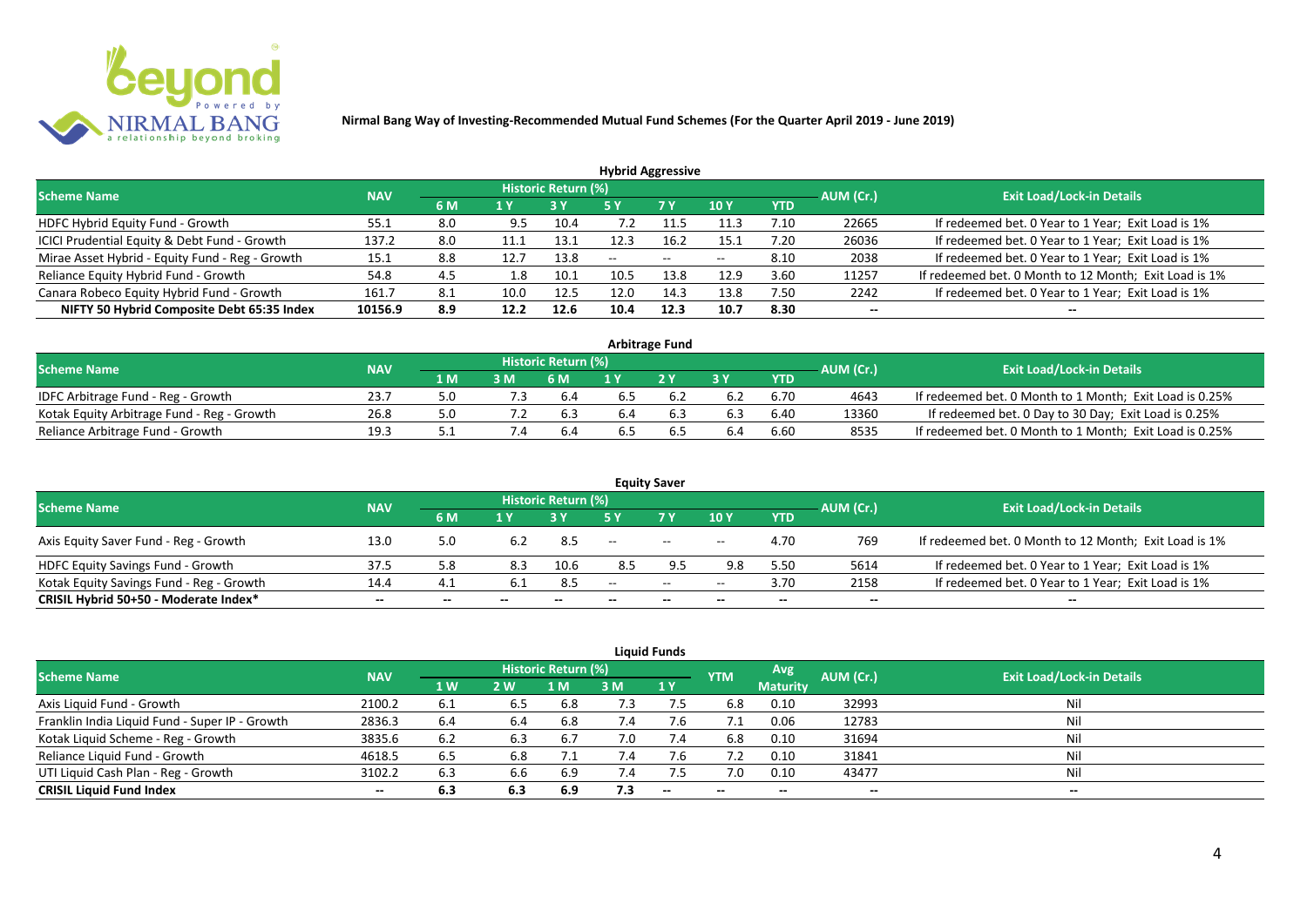

|                                                   |            |     |     |                            |       | Ultra Short Fund  |                          |                 |           |                                  |
|---------------------------------------------------|------------|-----|-----|----------------------------|-------|-------------------|--------------------------|-----------------|-----------|----------------------------------|
| <b>Scheme Name</b>                                | <b>NAV</b> |     |     | <b>Historic Return (%)</b> |       |                   | <b>YTM</b>               | Avg             | AUM (Cr.) | <b>Exit Load/Lock-in Details</b> |
|                                                   |            | 1 M | 3M  | 6 M                        |       | 3Y                |                          | <b>Maturity</b> |           |                                  |
| Aditya Birla Sun Life Savings Fund - Reg - Growth | 376.2      | 7.2 | 8.5 | 8.6                        | 8.6   | 7.9               | 8.1                      | 0.55            | 15788     | Nil                              |
| HDFC Ultra Short Term Fund - Reg - Growth         | 10.6       |     | 7.9 | 8.2                        | $-$   | $- -$             | د. ا                     | 0.41            | 6196      | Nil                              |
| IDFC Ultra Short Term Fund - Reg - Growth         | 10.8       | 7.3 | 8.3 | 8.4                        | $- -$ | $\hspace{0.05cm}$ | 7.0                      | 0.37            | 2549      | Nil                              |
| Kotak Savings Fund - Reg - Growth                 | 30.5       | 7.0 | 7.7 | 8.2                        | 8.0   | 7.4               |                          | 0.47            | 13037     | Nil                              |
| SBI Magnum Ultra Short Duration Fund - Growth     | 4218.6     | 6.8 | 7.8 | -8.1                       | 8.3   | 7.4               | 7.4                      | 0.49            | 8691      | Nil                              |
| <b>NIFTY Ultra Short Duration Debt Index</b>      | 3854.8     | 7.6 |     | 8.2                        | 8.3   | 7.6               | $\overline{\phantom{a}}$ | $- -$           | --        | $- -$                            |

| <b>Money Market Fund</b>                                   |            |                |     |                          |       |           |                          |                 |           |                                  |  |  |  |
|------------------------------------------------------------|------------|----------------|-----|--------------------------|-------|-----------|--------------------------|-----------------|-----------|----------------------------------|--|--|--|
| <b>Scheme Name</b>                                         | <b>NAV</b> |                |     | Historic Return (%)      |       |           | <b>YTM</b>               | Avg             | AUM (Cr.) | <b>Exit Load/Lock-in Details</b> |  |  |  |
|                                                            |            | 1 <sub>M</sub> | 3 M | 6 M                      | 1 Y   | <b>3Y</b> |                          | <b>Maturity</b> |           |                                  |  |  |  |
| Aditya Birla Sun Life Money Manager Fund - Reg -<br>Growth | 254.9      | 7.2            | 8.2 | 8.3                      | 8.4   | 7.5       | 7.2                      | 0.59            | 11117     | Nil                              |  |  |  |
| ICICI Prudential Money Market Fund - Reg - Growth          | 263.5      | 7.3            | 8.0 | -8.2                     | 8.1   | 7.3       | 7.2                      | 0.47            | 8992      | Nil                              |  |  |  |
| Reliance Money Market Fund - Growth                        | 2876.3     | 7.5            | 8.3 | 8.4                      | 8.5   | 7.4       | 7.1                      | 0.46            | 3278      | Nil                              |  |  |  |
| UTI Money Market Fund - Reg - Growth                       | 2137.7     | 6.9            | 8.1 | 8.3                      | 8.3   | 7.4       |                          | 0.47            | 7578      | Nil                              |  |  |  |
| <b>CRISIL Liquid Fund Index</b>                            | $- -$      | 6.9            | 7.3 | $\overline{\phantom{a}}$ | $- -$ | $- -$     | $\overline{\phantom{a}}$ | $- -$           | $- -$     | $- -$                            |  |  |  |

| <b>Short Term Fund</b>                          |            |                   |     |                            |     |             |            |                 |           |                                                      |  |  |  |
|-------------------------------------------------|------------|-------------------|-----|----------------------------|-----|-------------|------------|-----------------|-----------|------------------------------------------------------|--|--|--|
| <b>Scheme Name</b>                              | <b>NAV</b> |                   |     | <b>Historic Return (%)</b> |     |             | <b>YTM</b> | Avg             | AUM (Cr.) | <b>Exit Load/Lock-in Details</b>                     |  |  |  |
|                                                 |            | $\overline{1}$ MZ | 3M  | '6 M                       |     | <b>73 Y</b> |            | <b>Maturity</b> |           |                                                      |  |  |  |
| Franklin India STIP - Growth                    | 4018.8     | $-0.5$            |     | 5.7                        | 8.6 | 8.7         | 11.3       | 3.07            | 13368     | If redeemed bet. 0 Year to 1 Year; Exit Load is 0.5% |  |  |  |
| HDFC Short Term Debt Fund - Growth              | 21.0       |                   | 8.4 | 8.8                        | 8.7 |             | 7.9        | 2.08            | 7956      | Nil                                                  |  |  |  |
| IDFC Bond Fund - Short Term Plan - Reg - Growth | 38.7       | 4.3               |     | 9.2                        | 9.0 |             |            | 1.99            | 7525      | Nil                                                  |  |  |  |
| Kotak Bond Short Term Plan - Reg - Growth       | 35.5       | ، ۷               | 8.6 | 9.2                        | 8.8 |             | 8.0        | 2.74            | 8993      | Nil                                                  |  |  |  |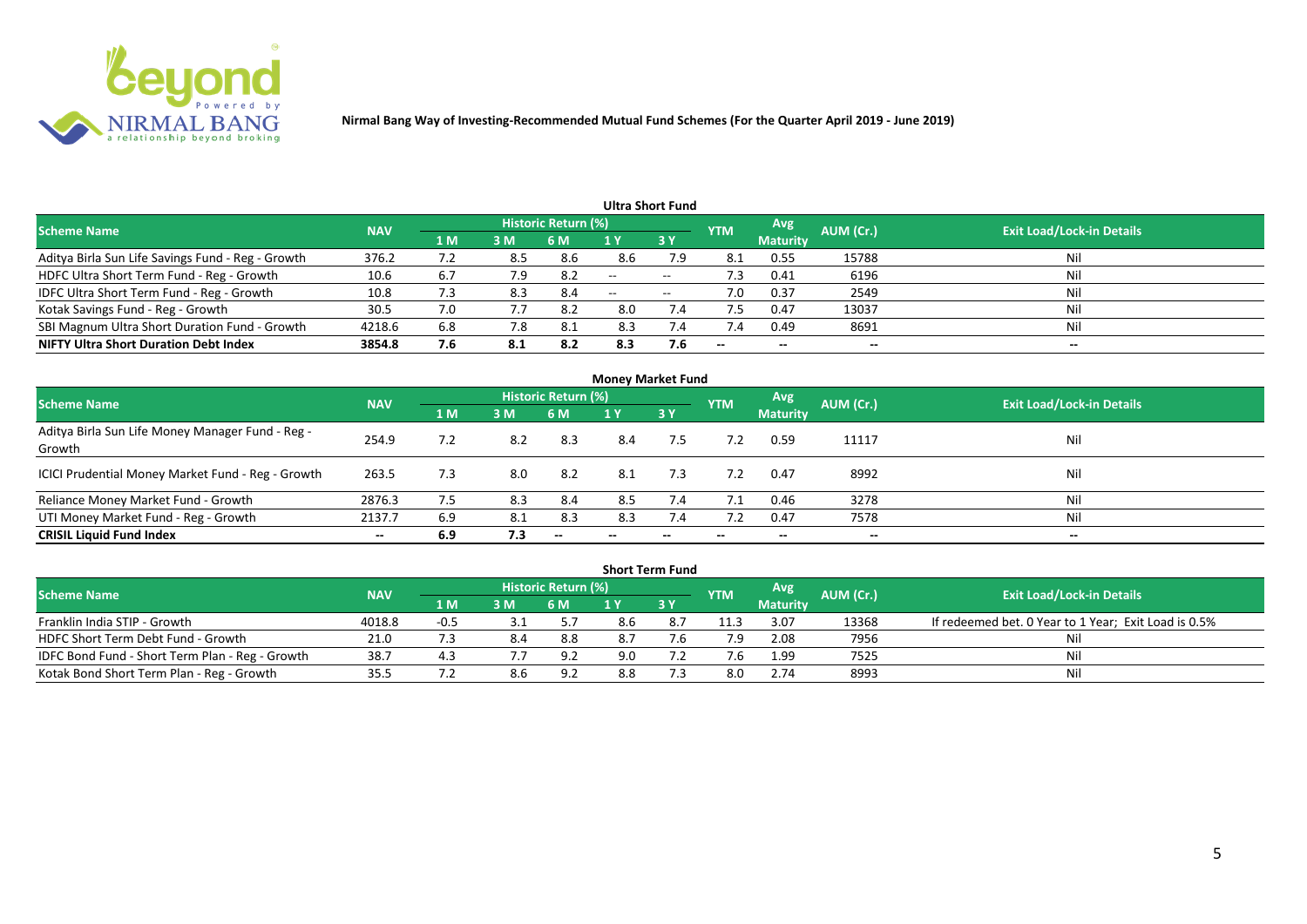

|                                              |            |            |       |                     |        | <b>Low Duration Fund</b> |            |                 |           |                                                                         |
|----------------------------------------------|------------|------------|-------|---------------------|--------|--------------------------|------------|-----------------|-----------|-------------------------------------------------------------------------|
| <b>Scheme Name</b>                           | <b>NAV</b> |            |       | Historic Return (%) |        |                          | <b>YTM</b> | Avg             | AUM (Cr.) | <b>Exit Load/Lock-in Details</b>                                        |
|                                              |            | <b>1 M</b> | 3M    | 6 M                 |        | 3Y                       |            | <b>Maturity</b> |           |                                                                         |
| DSP Low Duration Fund - Reg - Growth         | 13.7       | -1.5       | 3.3   | 6.0                 | 7.1    | 7.0                      | 7.6        | 0.80            | 2601      | Nil                                                                     |
| Franklin India Low Duration Fund - Growth    | 21.9       | 2.7        | 4.2   | 7.1                 | 8.2    | 8.5                      | 10.9       | 1.09            | 6920      | If redeemed bet. 0 Months to 3 Months; Exit Load is 0.5%                |
| <b>IDFC Low Duration Fund - Reg - Growth</b> | 27.0       | 6.4        | 7.9   | 8.3                 | 8.2    | 4.6                      | 7.3        | 0.80            | 3571      | Nil                                                                     |
|                                              |            |            |       |                     |        |                          |            |                 |           | If redeemed bet. 0 Month to 3 Month; Exit Load is 3%, If redeemed       |
| UTI Treasury Advantage Fund - Reg - Growth   | 2323.4     | $-124.2$   | -38.5 | $-15.9$             | $-4.3$ | 3.3                      | 9.6        | 1.22            |           | 3048 bet. 3 Month to 6 Month; Exit Load is 2%, If redeemed bet. 6 Month |
|                                              |            |            |       |                     |        |                          |            |                 |           | to 1 Year; Exit Load is 1%                                              |
|                                              |            |            |       |                     |        |                          |            |                 |           |                                                                         |

| <b>Banking &amp; PSU Bond Funds</b>            |            |      |         |                     |      |     |            |                 |           |                                  |  |  |  |
|------------------------------------------------|------------|------|---------|---------------------|------|-----|------------|-----------------|-----------|----------------------------------|--|--|--|
| <b>Scheme Name</b>                             | <b>NAV</b> |      |         | Historic Return (%) |      |     | <b>YTM</b> | Avg             | AUM (Cr.) | <b>Exit Load/Lock-in Details</b> |  |  |  |
|                                                |            | 1 M  | 3M      | 6 M                 |      | 3Y  |            | <b>Maturity</b> |           |                                  |  |  |  |
| HDFC Banking and PSU Debt Fund - Reg - Growth  | 15.3       |      | 8.6     | 9.1                 |      |     | 8.3        | 2.68            | 3123      | Nil                              |  |  |  |
| Kotak Banking and PSU Debt Fund - Reg - Growth | 43.3       | 10.6 | 11.4    | 10.5                | 10.0 | 8.0 |            | 4.61            | 1617      | Nil                              |  |  |  |
| UTI Banking & PSU Debt Fund - Reg - Growth     | 14.3       | 11.6 | $-15.8$ | $-8.2$              |      |     |            | 4.36            | 175       | Nil                              |  |  |  |

| <b>Corporate Bond Funds</b>                 |            |      |      |                     |      |      |            |                 |           |                                  |  |  |  |
|---------------------------------------------|------------|------|------|---------------------|------|------|------------|-----------------|-----------|----------------------------------|--|--|--|
| <b>Scheme Name</b>                          | <b>NAV</b> |      |      | Historic Return (%) |      |      | <b>YTM</b> | Avg'            | AUM (Cr.) | <b>Exit Load/Lock-in Details</b> |  |  |  |
|                                             |            | 1 M  | 3 M  |                     |      | 3Y   |            | <b>Maturity</b> |           |                                  |  |  |  |
| Franklin India Corporate Debt Fund - Growth | 67.6       | 20.0 | 10.2 | 9.8                 | 10.0 | 8.8  | 10.1       | 4.43            | 870       | Nil                              |  |  |  |
| HDFC Corporate Bond Fund - Growth           | 21.3       | 8.8  | 10.0 | 10.5                | 9.9  |      |            | 3.89            | 12321     | Nil                              |  |  |  |
| Kotak Corporate Bond Fund - Std - Growth    | 2518.8     | ے ر  | 8.7  | 9.3                 | 8.8  | 8. L |            | 1.60            | 2037      | Nil                              |  |  |  |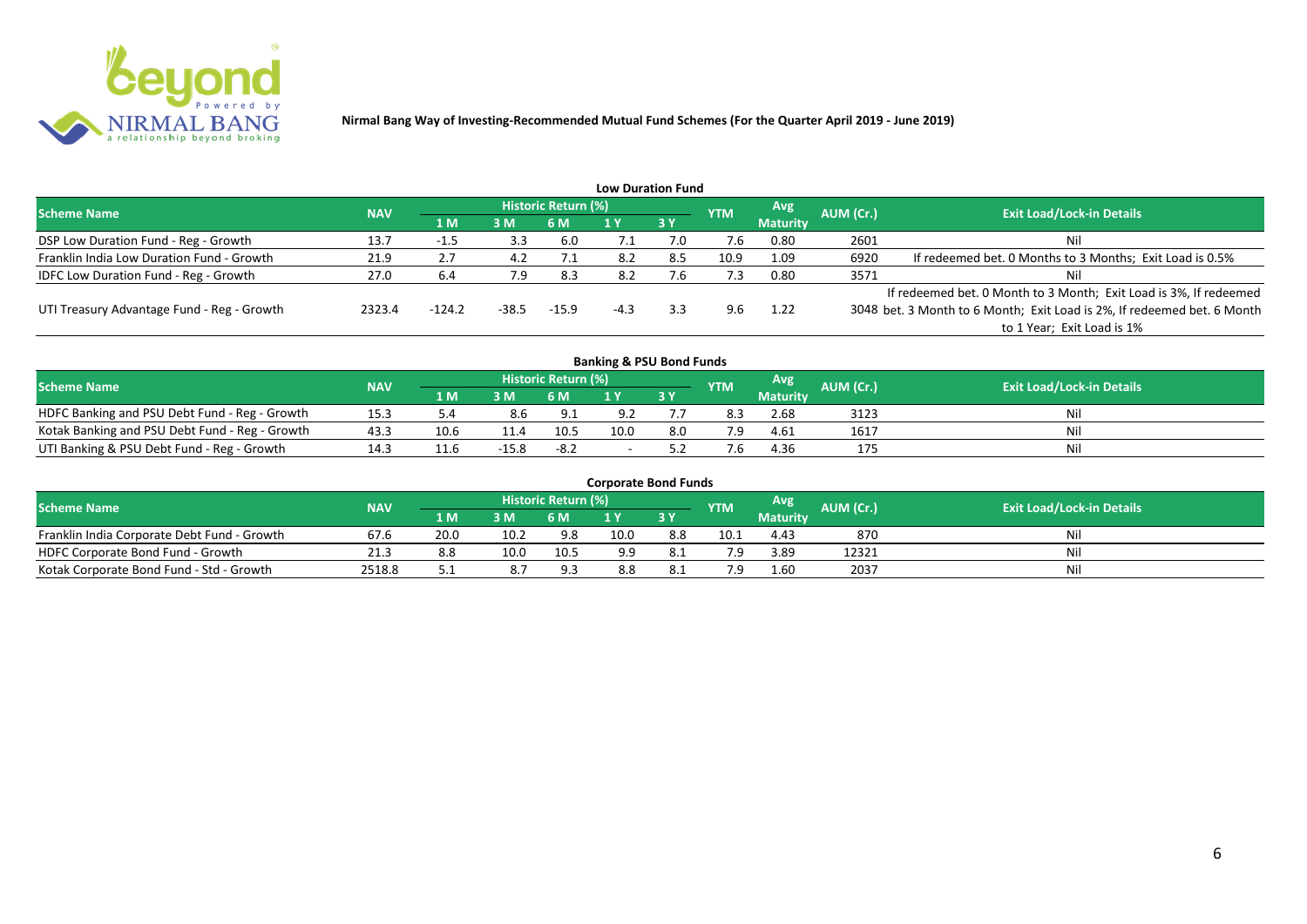

|                                           |            |        |        |                     |     | <b>Credit Risk Funds</b> |            |                 |           |                                                                       |
|-------------------------------------------|------------|--------|--------|---------------------|-----|--------------------------|------------|-----------------|-----------|-----------------------------------------------------------------------|
| <b>Scheme Name</b>                        | <b>NAV</b> |        |        | Historic Return (%) |     |                          | <b>YTM</b> | Avg.            | AUM (Cr.) | <b>Exit Load/Lock-in Details</b>                                      |
|                                           |            | 1 M    | 3M     | 6 M                 |     | 3 Y                      |            | <b>Maturity</b> |           |                                                                       |
|                                           |            |        |        |                     |     |                          |            |                 |           | If redeemed bet. 0 Month to 12 Month; Exit Load is 3%, If             |
| Franklin India Credit Risk Fund - Growth  | 19.5       | $-6.6$ | 0.2    | 3.9                 | 7.4 | 8.1                      | 11.1       | 3.41            |           | 7125 redeemed bet. 12 Month to 24 Month; Exit Load is 2%, If redeemed |
|                                           |            |        |        |                     |     |                          |            |                 |           | bet. 24 Month to 36 Month; Exit Load is 1%                            |
| HDFC Credit Risk Debt Fund - Reg - Growth | 15.5       | 5.3    | 7.4    | 7.7                 | 7.7 | 7.4                      | 9.8        | 2.50            | 15416     | If redeemed bet. 0 Month to 12 Month; Exit Load is 1%, If             |
|                                           |            |        |        |                     |     |                          |            |                 |           | redeemed bet. 12 Month to 18 Month; Exit Load is 0.5%                 |
| Reliance Credit Risk Fund - Growth        | 25.4       | 2.6    | $-5.1$ | 1.6                 | 4.5 | 6.4                      | 11.2       | 1.96            | 8534      | If redeemed bet. 0 Month to 12 Month; Exit Load is 1%                 |
|                                           |            |        |        |                     |     |                          |            |                 |           | If redeemed bet. 0 Month to 12 Month; Exit Load is 3%, If             |
| SBI Credit Risk Fund - Growth             | 30.0       | 7.5    | 2.9    | 5.9                 | 7.0 | 7.2                      | 12.1       | 2.11            | 5397      | redeemed bet. 12 Month to 24 Month; Exit Load is 1.5%, If             |
|                                           |            |        |        |                     |     |                          |            |                 |           | redeemed bet. 24 Month to 36 Month; Exit Load is 0.75%                |

| <b>Dynamic Bond Fund</b>                               |            |       |       |                     |      |            |            |                 |           |                                                         |  |  |  |  |
|--------------------------------------------------------|------------|-------|-------|---------------------|------|------------|------------|-----------------|-----------|---------------------------------------------------------|--|--|--|--|
| <b>Scheme Name</b>                                     | <b>NAV</b> |       |       | Historic Return (%) |      |            | <b>YTM</b> | Avg             | AUM (Cr.) | <b>Exit Load/Lock-in Details</b>                        |  |  |  |  |
|                                                        |            | 1 M   | 3M    | 6 M                 |      | <b>3 Y</b> |            | <b>Maturity</b> |           |                                                         |  |  |  |  |
| Axis Dynamic Bond Fund - Growth                        | 19.5       | 16.8  | 14.1  | 10.6                | 11.0 | 7.9        | -8.2       | 7.90            | 135       | Nil                                                     |  |  |  |  |
| <b>ICICI Prudential All Seasons Bond Fund - Growth</b> | 23.7       | 11.2  | 11.0  | 9.5                 |      |            | 8.8        | 4.70            | 2707      | If redeemed bet. 0 Month to 1 Month; Exit Load is 0.25% |  |  |  |  |
| IDFC D B F - Reg - Growth (Re-Launched)                | 23.1       | 17.6  | 14.5  | 10.5                | 12.1 | 8.3        |            | 7.43            | 1962      |                                                         |  |  |  |  |
| Kotak Dynamic Bond Fund - Reg - Growth                 | 25.0       | 16.9  | 13.5  | 11.9                | 12.0 | 9.1        | 8.3        | 6.02            | 641       | Nil                                                     |  |  |  |  |
| CRISIL Corporate Bond Composite Index*                 | $- -$      | $- -$ | $- -$ |                     | $-$  | $- -$      | $- -$      | $- -$           | $- -$     | $- -$                                                   |  |  |  |  |

|                                                 |            |             |      |                            |      | <b>Gilt Funds</b> |            |                 |           |                                                     |
|-------------------------------------------------|------------|-------------|------|----------------------------|------|-------------------|------------|-----------------|-----------|-----------------------------------------------------|
| <b>Scheme Name</b>                              | <b>NAV</b> |             |      | <b>Historic Return (%)</b> |      |                   | <b>YTM</b> | <b>Avg</b>      | AUM (Cr.) | <b>Exit Load/Lock-in Details</b>                    |
|                                                 |            | <b>1 MZ</b> | 3M   | 6 M                        | 1 Y  | $-3V$             |            | <b>Maturity</b> |           |                                                     |
| IDFC G Sec Fund - Invt Plan - Reg - Growth (Re- | 23.3       |             |      |                            | 15.0 | 9.2               |            | 7.99            | 372       |                                                     |
| launched)                                       |            | 29.4        | 19.6 | 13.8                       |      |                   |            |                 |           | Nil                                                 |
| Reliance Gilt Securities Fund - Growth          | 26.0       | 30.7        | 20.0 | 13.4                       | 14.4 | 9.8               | 7.4        | 9.37            | 975       | If redeemed bet. 0 Day to 7 Day; Exit Load is 0.25% |
| UTI Gilt Fund - Growth                          | 42.9       | 37.4        | 20.3 | 13.4                       | 12.4 | 9.9               | 7.5        | 10.49           | 511       | Nil                                                 |